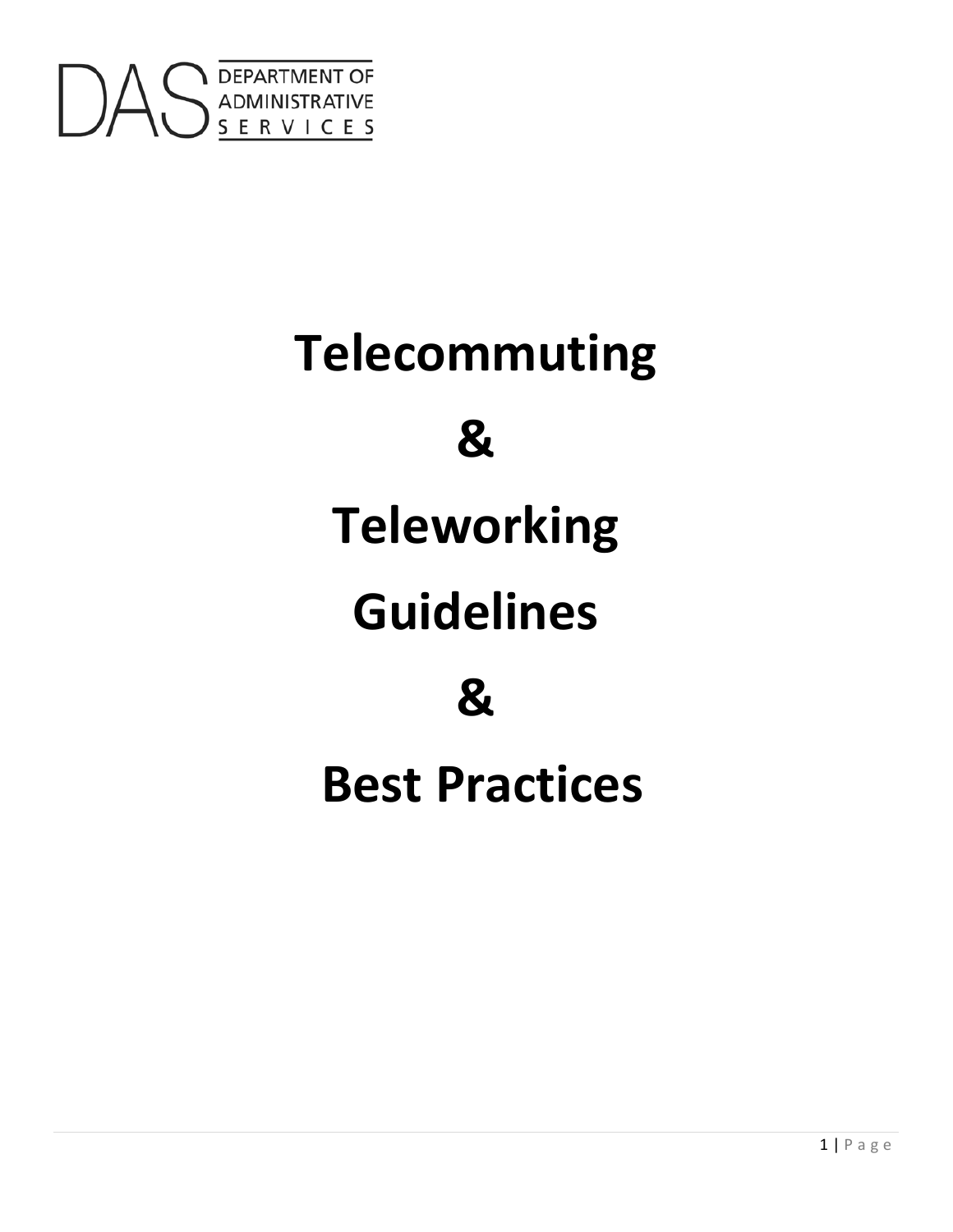# **Introduction**

Oregon state government recognizes that under certain circumstances, telecommuting or teleworking may be an effective management tool to provide increased productivity, support work and families, energy conservation, environmental preservation, disaster preparedness and sustained hiring and retention of a highly qualified workforce. Please refer to Telecommuting and Teleworking Policy 50.050.01.

If you are a supervisor or manager who directs telecommuting or teleworking employees or who has employees requesting to telecommute or telework, the following guidelines and best practices may assist in effectively determining the suitability of the position and the employee. These guidelines may also assist in managing such employees.

*Please note: This guide contains general information only; for specific questions regarding telecommute and telework policies please contact your agency Human Resources office.*

# **Eligibility**

Employee participation in a telecommute or telework arrangement is generally voluntary unless it is a requirement of the position. Telecommuting and teleworking are neither an employee right nor employee benefit; it is a management option.

*Please note: If the employee is requesting to telecommute or telework as the result of a medical condition, please contact your agency Human Resources office.* 

# General Considerations for the Supervisor

If an employee expresses interest in telecommuting or teleworking, the agency should provide a copy of the Telecommuting and Teleworking Policy 50.050.01 and other relevant policies, such as the DAS Information Security Policy 107-004-052 and Acceptable Use of State Information Assets Policy 107-004-110.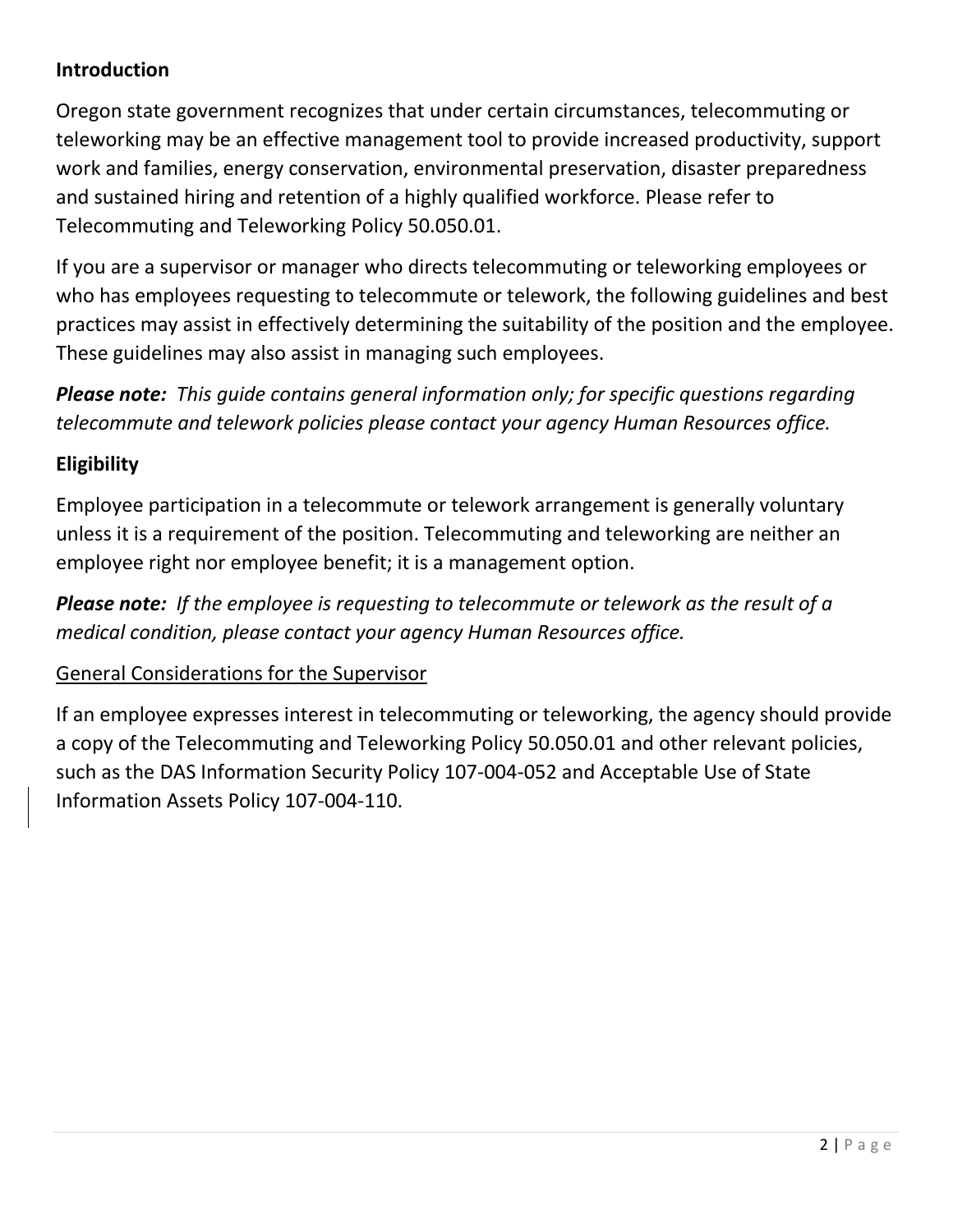# Identifying Appropriate Positions

Certain positions or responsibilities do not lend themselves to telecommuting or teleworking. Agencies should closely review duties and essential functions listed in the position description prior to considering whether an employee is a good candidate for a telecommuting or teleworking arrangement. Positions that lend themselves to telecommuting or teleworking are generally those that require independent work performed autonomously. The following is an illustrative list of tasks that may or may not lend themselves to successful execution via telecommuting or teleworking:

| Effective                              | <b>May Present Challenges</b>        |
|----------------------------------------|--------------------------------------|
| Policy development, analysis or        | Tasks requiring face-to-face         |
| providing advice                       | communication with internal or       |
|                                        | external customers                   |
| Publication design work, writing or    | Work group meetings and discussions  |
| editing                                |                                      |
| Data analysis and evaluation           | Performance appraisal meetings       |
| Individual, non-collaborative work     | IT hardware related services         |
| Administrative tasks such as report    | Any task that requires the use of    |
| writing, budget reconciliation or      | onsite equipment or material         |
| reading                                |                                      |
| Online research                        | Contract discussions or negotiations |
| Preparing training curriculum and aids | Close supervision of employees       |

Depending on a position's tasks, the agency can consider approving the arrangement but limit it to only the tasks that can be successfully accomplished while telecommuting or teleworking.

Other items to consider with respect to the position's key duties:

- Do the key duties require ongoing access to equipment, materials and files that should be accessed on agency property?
- Do the key duties require extensive face-to face contact with supervisors, subordinates, other employees, clients or the public on agency property?
- Do the key duties require extensive time in meetings or performing work on agency property?
- Do security issues require the key duties to be conducted on agency property?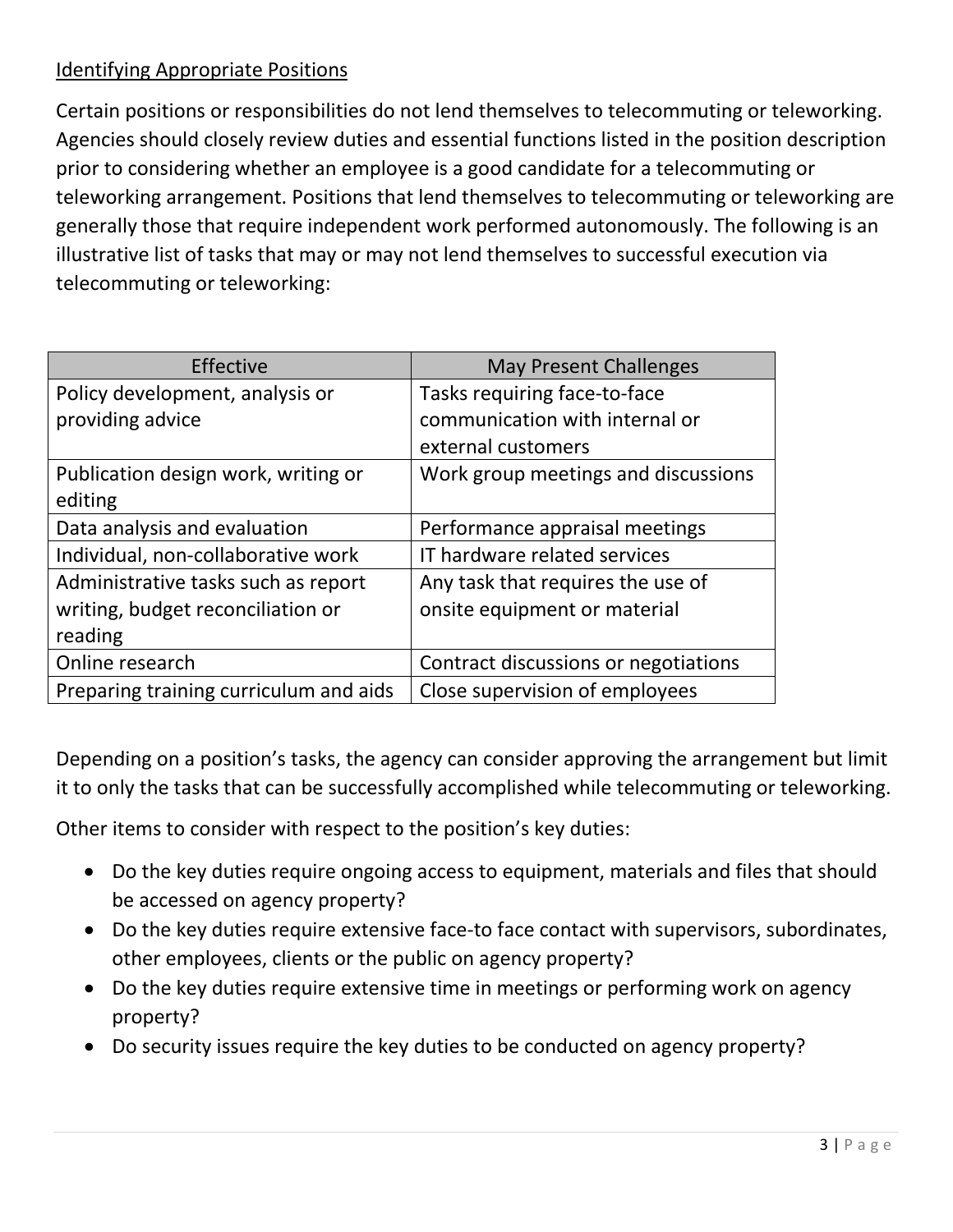### Identifying Appropriate Employees

Factors to consider when addressing an employee's suitability for telecommuting or teleworking include:

- Does the employee have effective written and verbal communication skills?
- Can the employee work independently without constant supervision?
- Is the employee productive when at the central work location?
- Is the employee well organized?
- Is the employee able to work within timelines and meet deadlines?
- Can the employee work in an environment with little structure?
- Is the employee an overall good performer?
- Other relevant criteria

On balance, the collective weight of "yes" answers should outweigh "no" answers to justify telecommuting or teleworking.

If it is determined the employee is not considered "suitable" for telecommuting or teleworking the supervisor may consider employee development opportunities.

#### Other Success Factors: Supervisory Traits

Engaging in a telecommute or telework agreement, whether as a supervisor or employee, requires certain knowledge, skills and ability to be effective. Supervisors should possess general characteristics to facilitate a successful telecommute or telework agreement. Supervisors should:

- Be comfortable allowing employees to work autonomously;
- Have effective written and verbal communication skills;
- Be flexible and willing to explore new ideas;
- Have effective listening skills; and
- Be strong problem solvers.

In addition, there are other factors to consider:

- How often does the supervisor monitor the employee's work performance; daily, weekly or at other intervals?
- Does the supervisor have an effective way of measuring the amount of time the employee actually spends working? (See Managing Employee Performance below).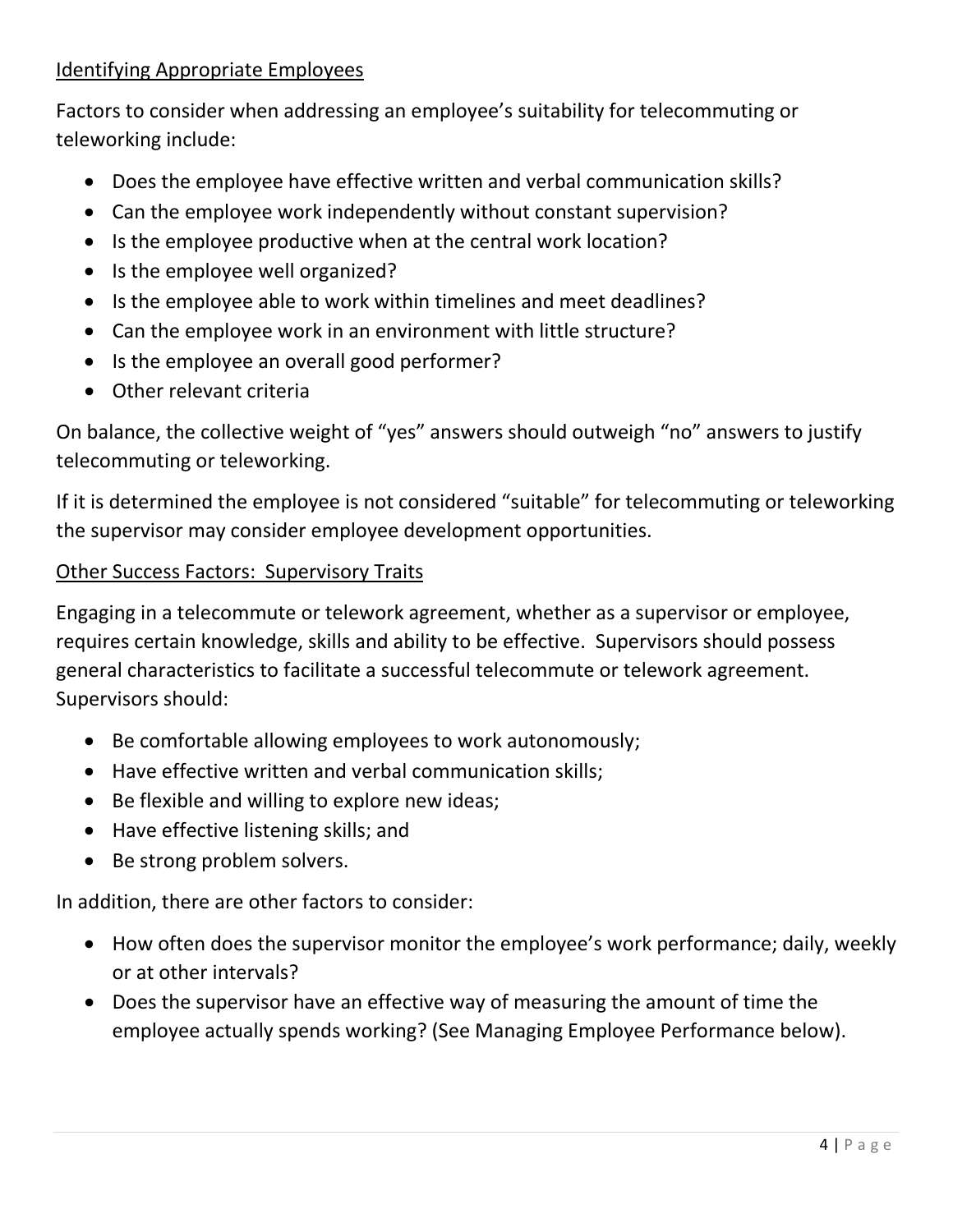# **Accountability**

Employees are expected to perform their work during telecommuting or teleworking hours, although reasonable amounts of time for breaks and lunch are required. If an employee is not performing work during the telecommuting or teleworking hours, the agreement may be revoked and the employee subject to discipline to an extent equivalent to the sanctions to which the employee would have been subjected if working from the central work site.

### **Managing Employee Performance**

Generally, managing employee performance includes:

- Supervisors' expectations of employees
- Methods for communicating expectations to employees
- Methods of assessing whether expectations are being met
- Providing appropriate and useful feedback

#### Expectations

In establishing expectations for telecommuting or teleworking employees, the supervisor should ensure the standards are specific, measureable and realistic. It is important the supervisor or manager review the employee's current performance standards to determine if they are consistent with a telecommuting or teleworking environment. Supervisors who need assistance developing or revising standards should contact their agency's Human Resources office.

#### **Assessment**

Supervisors should assess performance based on the expectations set forth in the agreement. Because telecommuting and teleworking does not lend itself to in-person observation, supervisors should focus on results-based assessments. One way to accomplish this is to have the employee complete a work log (e.g. use Outlook calendar) to document work completed on telecommute or telework days. Another method is to set up regular check-ins during which the supervisor and employee review completed work product and the status of items in progress.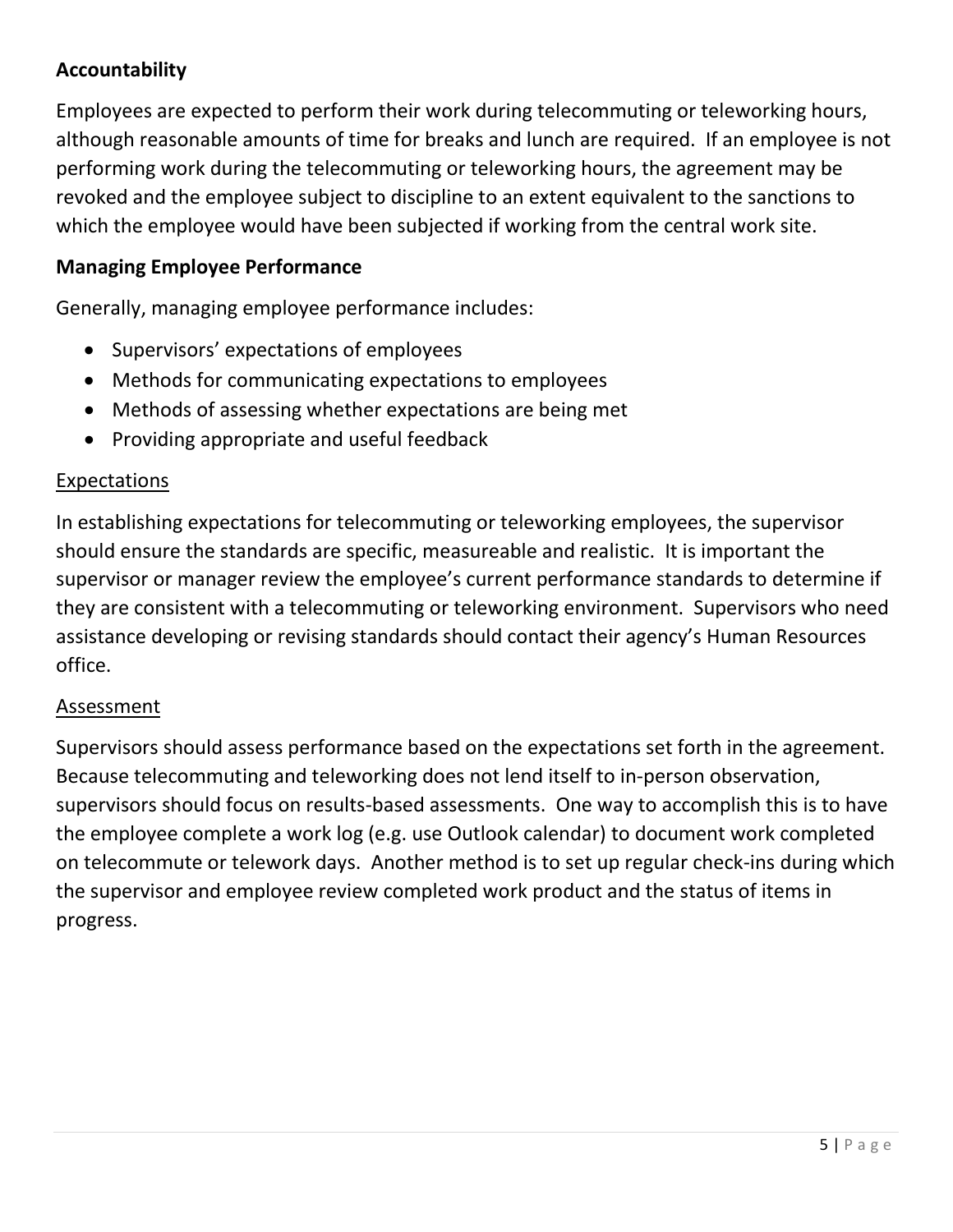# Feedback

Regardless of how work is documented, regular feedback is vital to the success of the employment relationship, including telecommuting or teleworking employees. This is especially true when problems arise. Problems should be addressed and resolved quickly before they escalate to the detriment of the agreement. Supervisors should give feedback as with any other employee. The feedback should be direct and offer objective examples illustrating where the employee is meeting or failing to meet expectations. While the manager or supervisor is giving feedback, the employee should have an opportunity to seek clarification. In addition to feedback at regular intervals, agencies should continue to carry out applicable annual performance appraisals.

### Additional Considerations

# **Aspects and Terms of Telecommuting or Teleworking**

As set forth in policy, telecommuting and teleworking are not intended to permit employees to attend to personal business, such as performing outside employment or providing primary care for anyone at the alternate worksite. Should the employee need to provide care, they must request leave in advance and use appropriate accrued leave.

*Please note: Should an employee request a telecommute or telework arrangement to care for a sick family member, please contact your agency Human Resources office.* 

Telecommuting and teleworking should not be used to avoid placing the employee on a protected leave of absence to which he or she is entitled. Agencies should exercise caution in soliciting a telecommute or telework arrangement from employees in these cases.

*Please note: Should an employee request a telecommute or telework arrangement because of his or her own health condition, please contact the agency Human Resources office.* 

#### **Worksite**

Before beginning the telecommute or telework arrangement, the employee should acknowledge visits to the alternate worksite by the agency may be necessary. For example, the agency may want to ensure the agreed-upon work location is adequate for telecommuting or teleworking before entering into an agreement. During the course of the arrangement, the agency may become concerned that aspects of the alternate worksite, compliance with relevant policies or compliance with the agreement are inhibiting successful telecommuting or teleworking. In these situations it is reasonable for an agency to set up a mutually acceptable time for the agency to inspect the alternate worksite, discuss compliance with applicable policies or the agreement.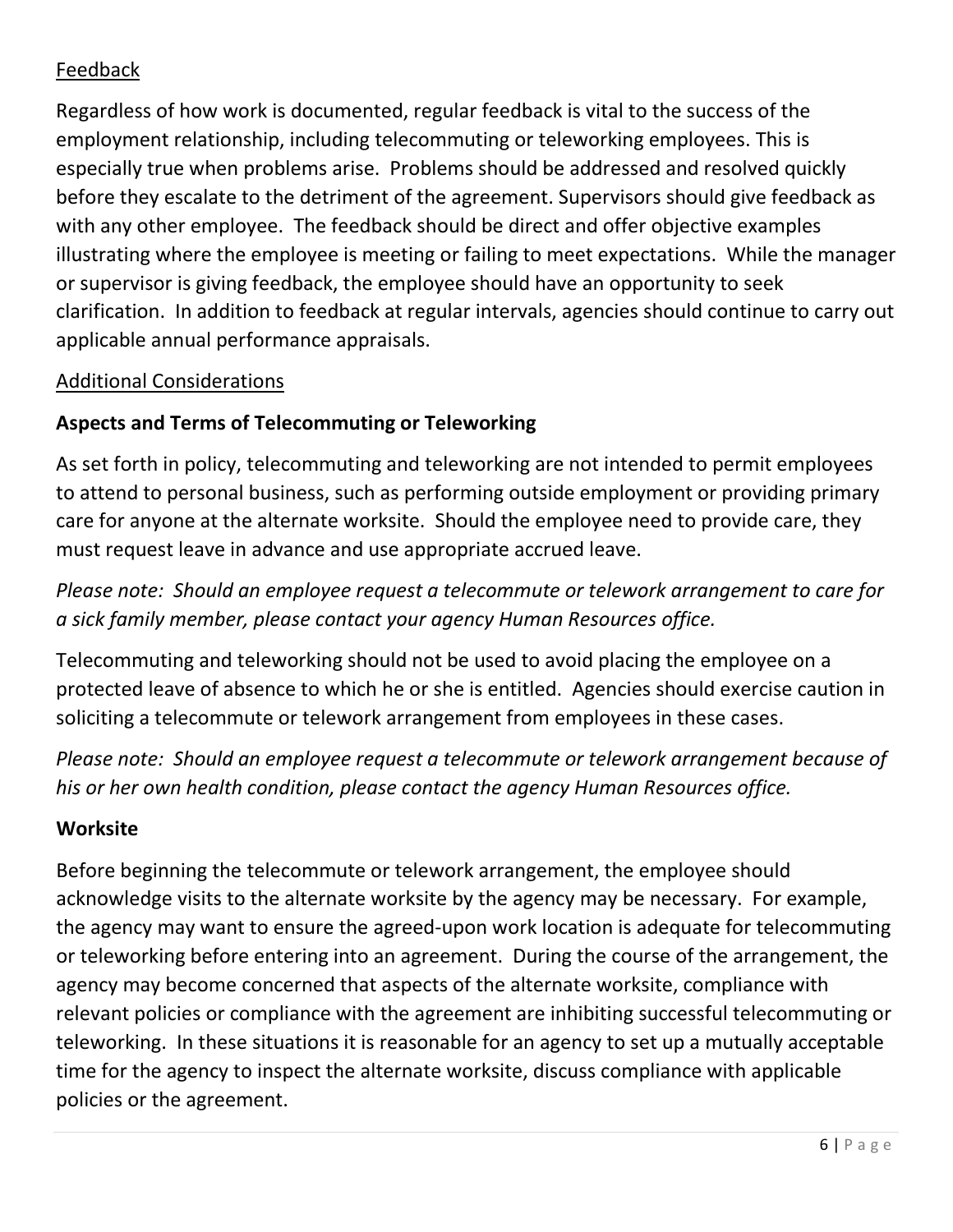Generally, the agency does not reimburse the employee for travel between the alternate worksite and the central worksite. If the agency requires the employee to report to the central work location after the employee's start time, the commute time should be paid when required by the Fair Labor Standards Act (FLSA).

# **Time Cards**

Agencies should instruct employees to use the telecommute time card code TCM. This code is a valuable tool which will assist agencies in tracking and collecting data related to employees who telecommute or telework.

# **Risk Management**

To minimize the potential for loss, agencies have a duty to care and account for equipment, (see Asset Management policy, Section 70; Number SCS-70-010). For example, agencies may require employees who telecommute or telework to use surge protectors on all state-owned equipment. In addition, agencies should require employees who telecommute or telework to lock their computer or other devices when not in use and secure equipment at the end of the day. These types of requirements should be specified in the agreement along with any additional security requirements specific to the agency.

Employees are required to immediately report to the supervisor any injury that occurs during work hours at the agreed upon location.

# **Workers' Compensation Insurance**

Agencies may approve worksites located in Oregon. Should an agency have the need to approve a worksite outside of Oregon that will remain in force for a period longer than 14 work days, the agency must contact DAS Risk Management to determine if out-of-state workers' compensation coverage is needed.

# **Security and Technology**

Employees must agree to adhere to the established policies, standards and protocols relating to information protection and security. The agreement must contain a declaration that the supervisor and employee will follow agency policies and DAS-EISPD polices related to information and data security.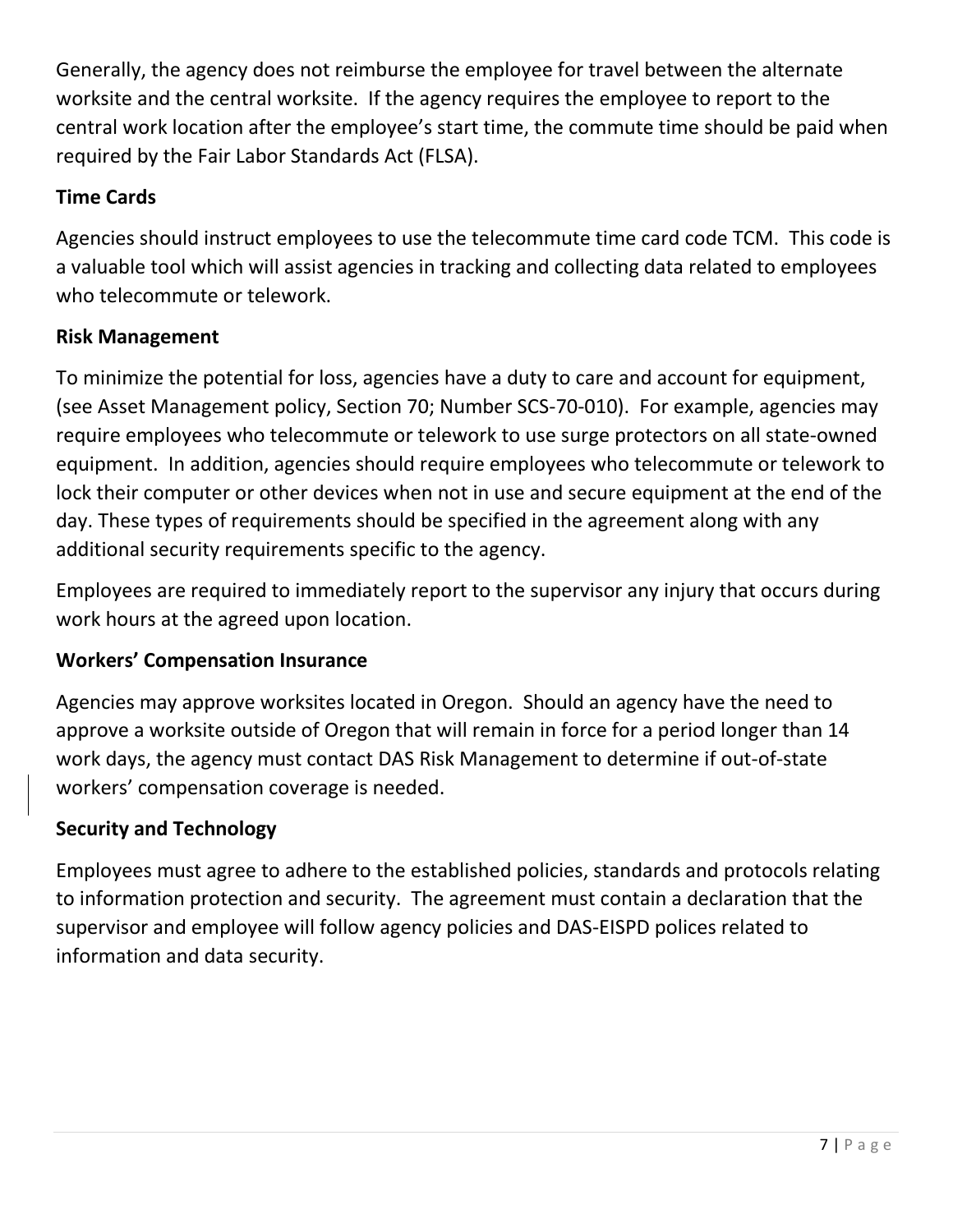It is a best practice to require the employee review and acknowledge in writing receipt of statewide policy 107-004-110 Acceptable use of State Information Assets and all agency policies and procedures developed pursuant to:

• Mobile Communication Devices and Internal Controls 107-001-015 • Information Technology Asset Inventory & Management 107-004-010 • Information Asset Classification 107-004-050 • Portable and Removable Store Devices, Controlling 107-004-051 • Employee Security 107-004-053 • Information Security Response 107-004-120

As needed, in the agency's discretion, the agency will provide the employee access to ongoing training on how to protect confidential state information, as well as how to preserve public records. In addition, the agency must ensure the employee's access to state's systems, if any, occurs via secure network access, and the devices have a suitable level of security software and configurations. In the event Oregon State Government information is stored on an employee's personal electronic equipment, it will be subject to agency review and may be subject to public records requests and discovery.

# **Communication with coworkers**

To mitigate potential morale considerations, supervisors should notify employees in advance that a particular employee will be telecommuting or teleworking and provide contact information so coworkers feel free to contact the telecommuting or teleworking employee.

# **Trial Periods**

A trial period can be a valuable tool to assess the feasibility of a proposed telecommute or telework arrangement. Depending on the length of the agreement, a trial period of 30 to 60 days is sufficient. In telework situations, the employee should have at least one or two instances of teleworking to sufficiently demonstrate his or her ability to successfully telework. The agreement can be entered into on a trial basis, with the dates or number of instances of the trial period noted in the telework agreement.

# **Time Off**

Employees who telecommute or telework are required to report their inability to work as they would on a non-telecommute or telework day. If over a period of time there is a pattern of unscheduled absences in connection with telecommuting or teleworking days and the agency suspects abuse, the agency must address the situation immediately with the employee. If the